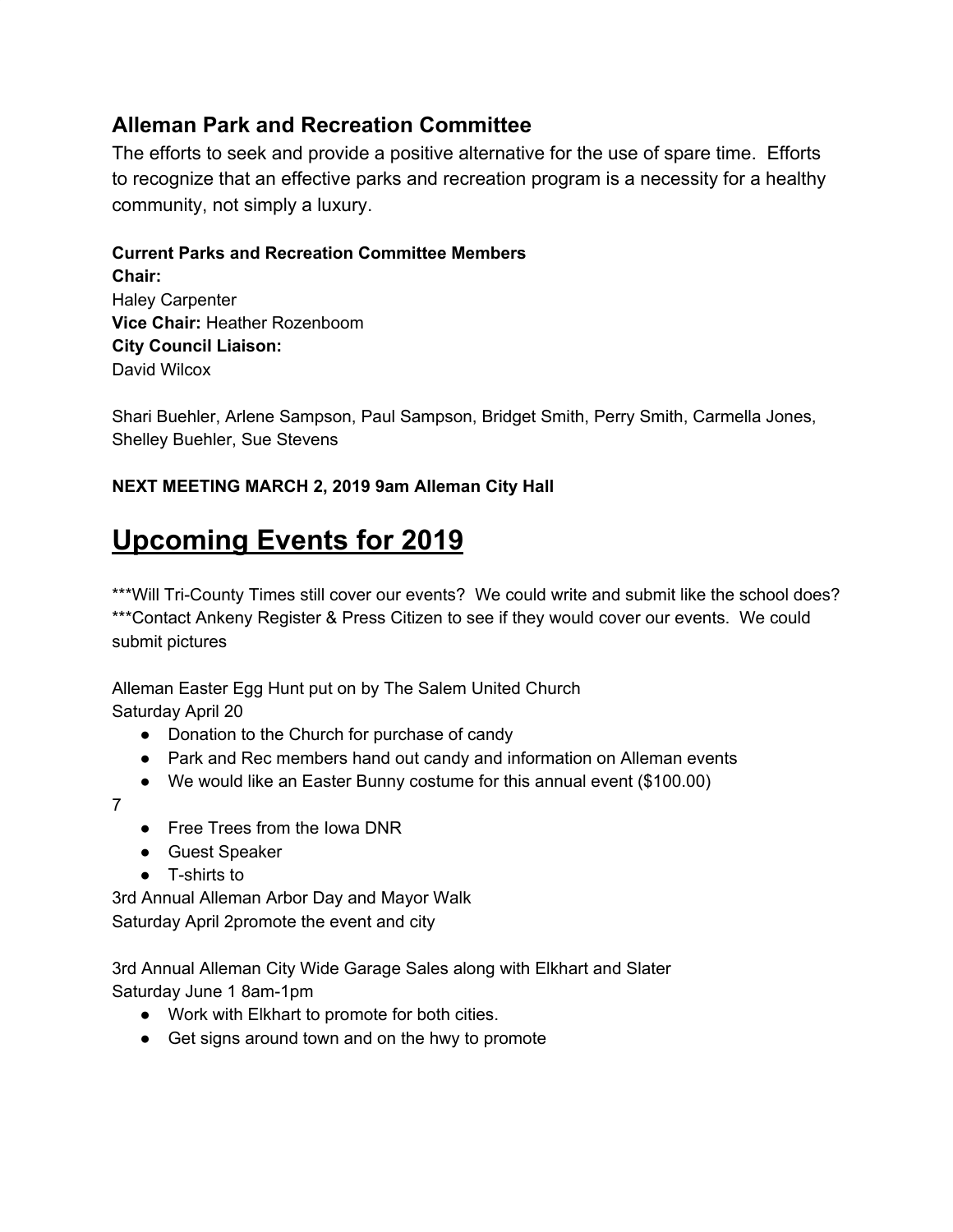Alleman Family Movie Night

Saturday June 8 Dusk on the side of the Heartland Co-Op

- Ghostbusters
- We would like to purchase a popcorn machine for this annual event (\$150.00)

5th Annual Alleman Picnic

Saturday July 27 5pm Alleman City Hall

- Fireworks
- Donations for drawings. Items for kids and adults (sports balls, movie tickets)
- Reusable cups with City webpage address for residents to take home. ( \$300.00)

Alleman Family Movie Night

August 3 Dusk on the side of the Heartland Co-op

● Movie to be determined

Trunk or Treat with North Polk PTA

- Need more candy than we had in 2018
- Need more flashlights than we had for 2018

Alleman Trick or Treat Thursday October 31 6-8pm

Alleman Holiday Tree Lighting and Santa Sunday December 1 4:30pm

- Need a new Santa volunteer
- Community Lighting Contest. Mayor picks the winner of the best decorated house.
- Hayrack rides around town (PLEASE PERRY)
- Pony Rides ( Shari has a friend with horses)

## **Look Into:**

Can the community purchase a zoo pass for residents to check out?

Promoting the Slater Library

Promoting Slater Pool

Bouncy Horse or other item for the grass area next to City Hall (\$350.00-\$400.00)

Would Ankeny Sanitation donate money to purchase flowers for the two large flower pots in town? (\$100.00)